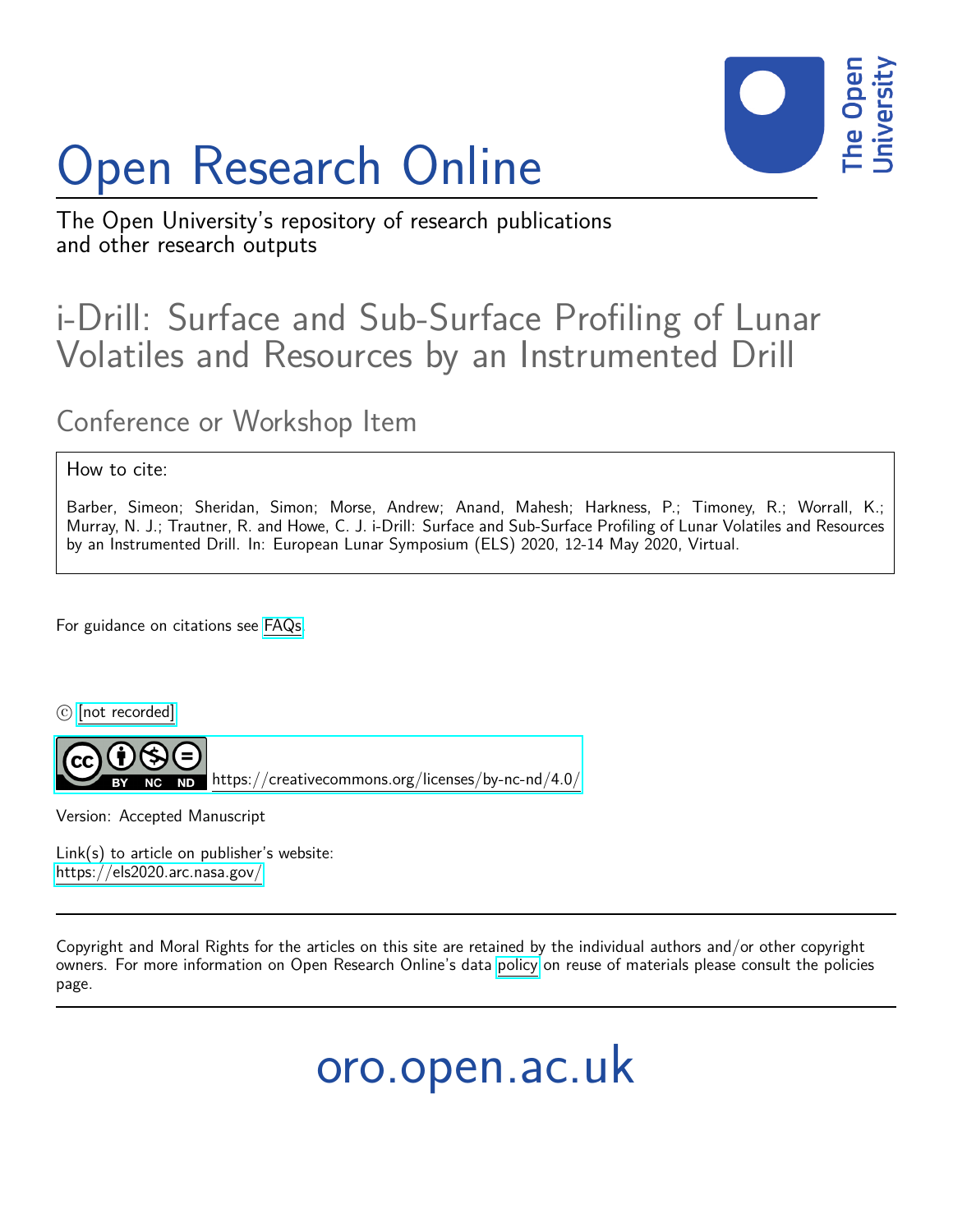**i-DRILL: SURFACE AND SUB-SURFACE PROFILING OF LUNAR VOLATILES AND RESOURCES BY**  AN INSTRUMENTED DRILL. S. J. Barber<sup>1</sup>, S. Sheridan<sup>1</sup>, A. D. Morse<sup>1</sup>, M. Anand<sup>1</sup>, P. Harkness<sup>2</sup>, R. Timoney<sup>2</sup>, K. Worrall<sup>2</sup>, N. J. Murray<sup>3</sup>, R. Trautner<sup>4</sup> and C. J. Howe<sup>5</sup>. <sup>1</sup>School of Physical Sciences, The Open University, Milton Keynes, MK7 6AA, UK [simeon.barber@open.ac.uk](mailto:simeon.barber@open.ac.uk) <sup>2</sup>School of Engineering, University of Glasgow, Glasgow, G12 8QQ, UK. <sup>3</sup>Dynamic Imaging Analytics, Milton Keynes, MK14 6GD, UK. <sup>4</sup> ESA ESTEC, Keplerlaan-1, Noordwijk, The Netherlands. <sup>5</sup>STFC RAL Space, Harwell Campus, Didcot, OX11 0QX, UK.

**Introduction:** The nature and occurrence of water and other volatiles on and below the surface of the Moon is an important topic at the convergence of lunar science and exploration. Volatiles are key factors in our understanding of the history and evolution of the Earth and its satellite and the wider consequences throughout the Solar System. Their ramifications for lunar exploration are manifested through the concept of in-situ resource utilization (ISRU), in which for example water could be harvested at the Moon for life support or rocket propulsion purposes.

Yet our knowledge of lunar water and related resources is far from complete. We do have an increasingly detailed understanding of the lunar samples, including more recent discoveries of elevated concentrations of OH in certain minerals [1, 2]. But these samples are from geographically limited lunar regions notably distant from the poles, and were collected under conditions not conducive to the preservation of the most volatile components. Meanwhile we also have an increasing body of evidence supporting the presence of elevated levels of water ice in colder, high-latitude regions of the Moon [3, 4]. But the remote nature of these measurements and the associated complications in data retrievals/processing, mean that these data are insufficient either to fully test scientific hypotheses or as a firm basis for planning ISRU.

It is therefore increasingly clear that new landed missions are necessary, to provide ground truth data to fill in the knowledge gaps. Data are required *across the surface*, adding detail to the broad-brush picture obtained from orbit. And crucially, data are required from the *sub-surface*, particularly within the upper ~1 m i.e. those depths probed by remote sensing techniques such as neutron spectroscopy [5]. Finally, the measurements should be *specific* i.e. providing unequivocal identification of individual volatiles, and *quantitative*.

**i-Drill Overview**: i-Drill is an integrated suite of drill and scientific instruments, and provides a tool for answering current scientific and exploration knowledge gaps outlined above. It is readily accommodated on a mobile platform to enable rapid acquisition of volatiles identity, concentration and distribution to a depth of  $\sim$ 1 m below the lunar surface. The drill is optimized for rapid penetration into the regolith surface. The mechanical perturbation and heat generated

by the drilling is utilized to release volatiles from the regolith and to convey them upwards within the drill string to a mass spectrometer for real-time identification and quantification as a function of drilling depth. A borehole camera (BoreCam) captures a depthcorrelated, (radial) 360-degree movie of the borehole as viewed from within the string as it is advanced, providing geologic context. A permittivity sensor (PerSen) surveys any ice content in the surrounding regolith. The surface camera (SurfCam) records a multispectral 3D movie of the evolving cuttings pile enabling insight into regolith geochemistry, geotechnical properties and hydration state with depth.

i-Drill would optimally be deployed upon a small or medium class lunar rover where it could quickly survey volatiles (as outlined above) at waypoints during the rover's traverse across the lunar surface. During the traverse itself, SurfCam would be operated to record a multispectral 3D movie of the lunar surface, with the rover wheel tracks within field of view to study surface geotechnical properties. i-Drill could also be deployed on a static lander, enabling proof of concept and the coordinated measurement of volatiles content versus depth together with geologic context. Added value would be achieved through incorporation of a simple lateral translation mechanism to enable i-Drill to obtain a number of discrete borehole surveys.

**i-Drill Status, Heritage and Instruments:** i-Drill is a powerful tool for lunar volatiles science and prospecting, at a resource requirement (mass, power, volume, data, development cost and interface simplicity) compatible with multiple rover and static platforms.

**The Drill** seeks to reach its full depth in approximately one hour, using a relatively high power setting for this short period of time. The drill cycle will proceed under autonomous control, managing auger torque and weight-on-bit according to the desired power setting, rate-of-progress, and local geotechnical considerations. A rotary-percussive system largely decouples the augering and rock-fracturing efforts, which provides the flexibility required to deal with different target materials, and the bottom of the drillstring provides an aperture (with dust filter) so that volatiles may be drawn up into the instrument casing for mass spectrometry. The architecture overall will be arranged so that there is a clear line-of-sight (e.g.